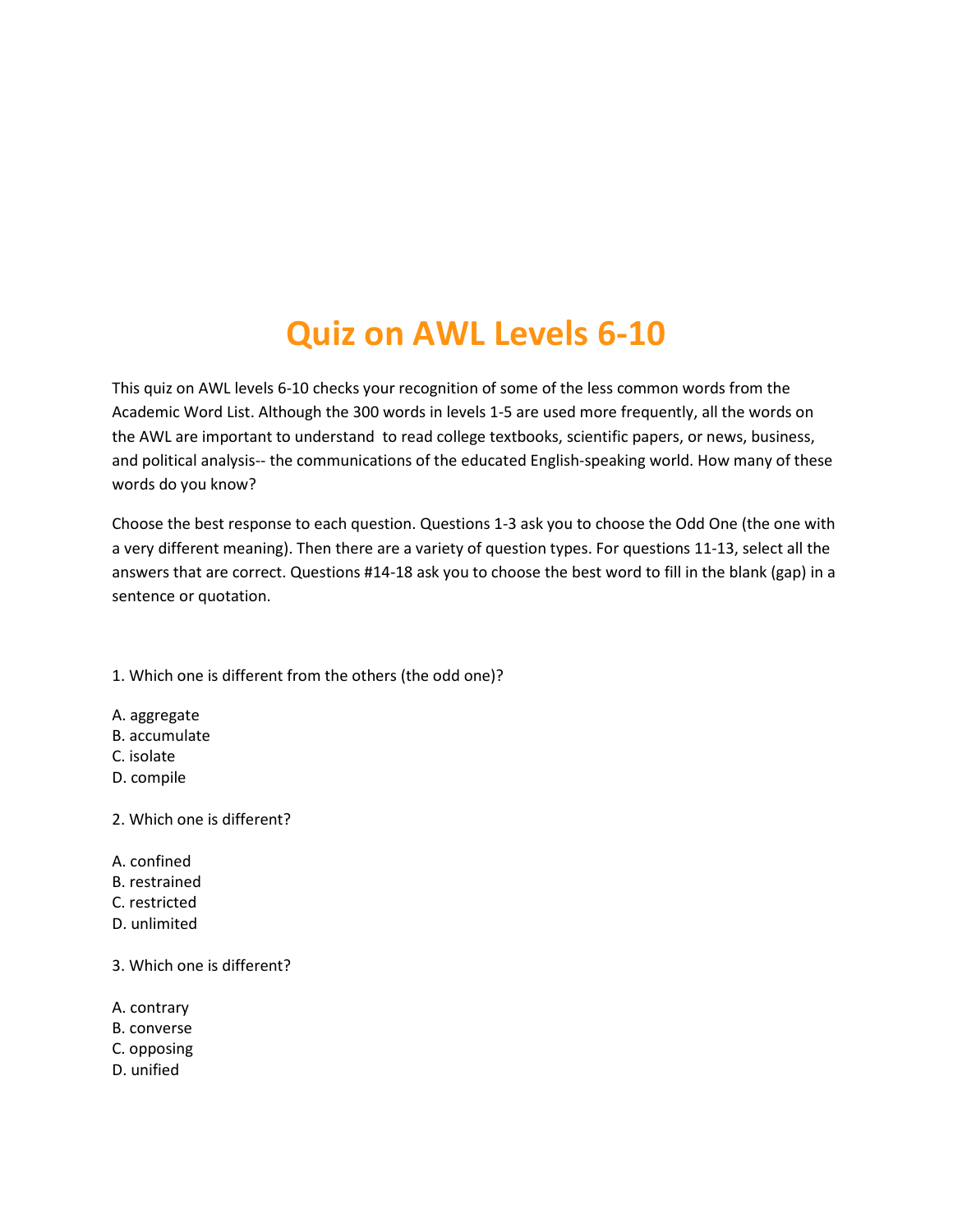#### 4. To accompany means

- A. to contribute to a company
- B. to go with
- C. to send to your company
- D. to cooperate
- 5. Integrity is
- A. a quality closely related to honesty
- B. when people of different races or groups mix together
- C. a special kind of thinking
- D. inside a company or group
- 6. Erosion is
- A. a form of discrimination
- B. a slow wearing away or loss
- C. another word for mistake
- D. a mathematical term
- 7. Which of these is NOT a synonym of 'bulk'?
- A.volume
- B. quantity
- C. compilation
- D. extent
- 8. Which of these is NOT a possible meaning of 'suspended'?
- A. terminated temporarily
- B. hung from the ceiling
- C. denied admission to school for a certain period
- D. anxious to know the outcome
- 9. Bond may mean
- A. license
- B. mediation
- C. connection
- D. registration
- 10. Which of these means 'near' something?
- A. contemporary
- B. adjacent
- C. virtual
- D. implicit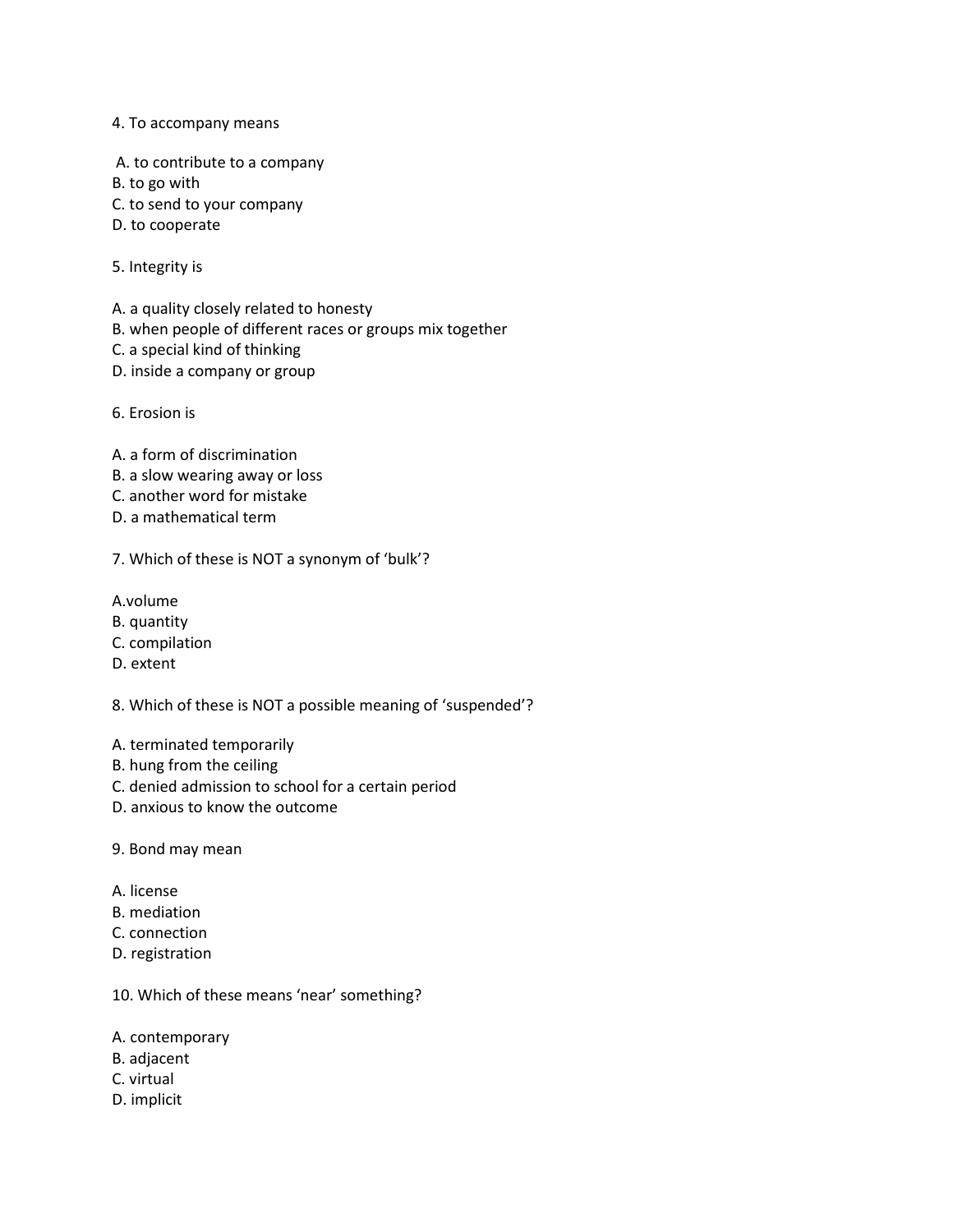11. These are common human responses before, during, or after an event. Which of these might a person do BEFORE an event? Mark all that apply.

A. anticipate it. B. survive it. C. respond to it. D. predict it. E. prepare prior to it. F. adapt to it. G. participate in it. H. react to its consequences. I. emerge from it a better person.

12. Which of these can mean 'AT THE SAME TIME' as something else? (Select all that apply.)

- A. concurrent
- B. contemporary
- C. following
- D. prior
- E. subsequent

13. Which of these mean AFTER an event? (Select all that apply.)

- A. concurrent
- B. contemporary
- C. following
- D. prior
- E. subsequent

For the next 5 questions, choose the best word to fill in the blank in the sentence or quote.

14. "Junk food \_\_\_\_\_\_\_\_\_\_\_ the bulk of his diet. No wonder he's overweight!"

- A. poses
- B. comprises
- C. diminishes
- D. disposes

15. \_\_\_\_\_\_\_\_\_\_\_\_ markets sell grains, other foods, and precious metals.

- A. Currency
- B. Bond
- C. Comprehensive
- D. Commodities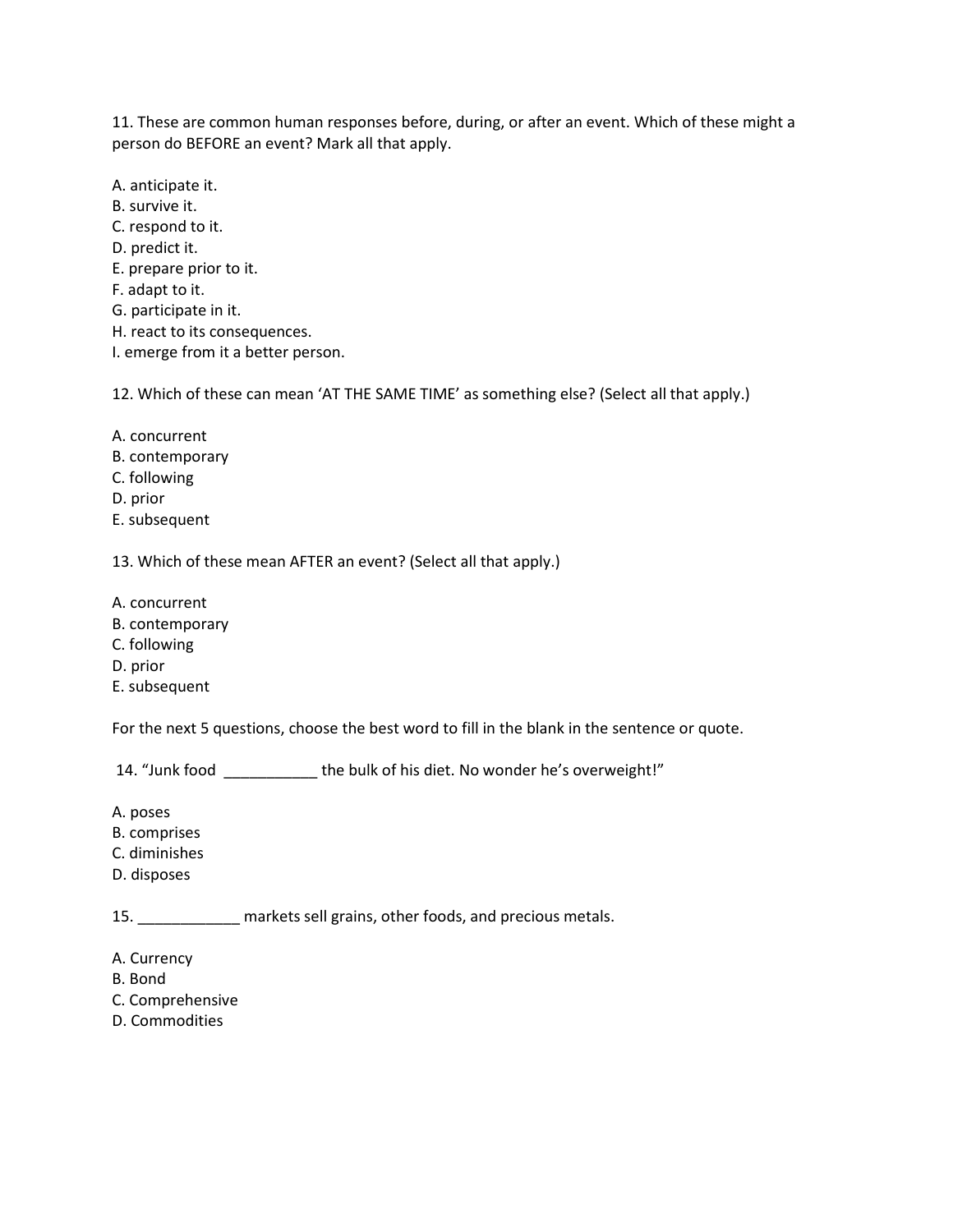16. "While their parents packed, the children eagerly anticipated their \_\_\_\_\_\_\_\_\_\_\_\_ migration from Chicago to Oregon."

A. prior

B. overseas

C. forthcoming

D. adjacent

17. To change from a passive acceptance of fate to a dynamic involvement in public affairs requires a major \_\_\_\_\_\_\_\_\_\_\_\_\_\_\_ shift.

A. paradigm

B. hierarchy

C. scenario

D. appreciation

18. In contemporary society, terrorism, as well as \_\_\_\_\_\_\_\_\_\_\_ of international treaties, pose ongoing risks to international peace.

A. restraints

B. commodities

C. violations

D. scenarios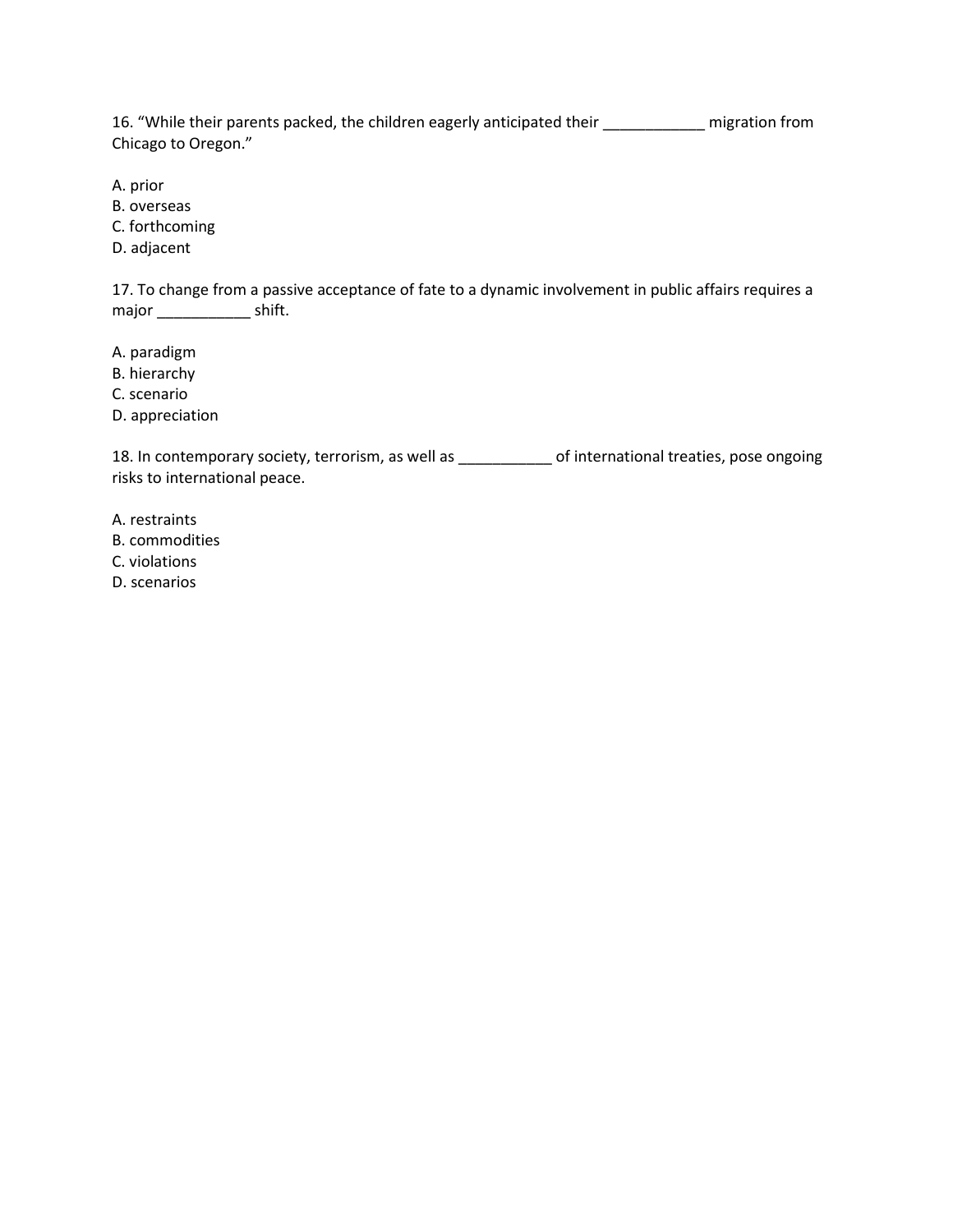## Answers

- 1. Which one is different from the others (the odd one)?
- C. isolate
- 2. Which one is different?
- D. unlimited
- 3. Which one is different?
- D. unified
- 4. To accompany means
- B. to go with
- 5. Integrity is
- A. a quality closely related to honesty
- 6. Erosion is
- B. a slow wearing away or loss
- 7. Which of these is NOT a synonym of 'bulk'?
- C. compilation
- 8. Which of these is NOT a possible meaning of 'suspended'?
- D. anxious to know the outcome
- 9. Bond may mean
- C. connection
- 10. Which of these means 'near' something?
- B. adjacent